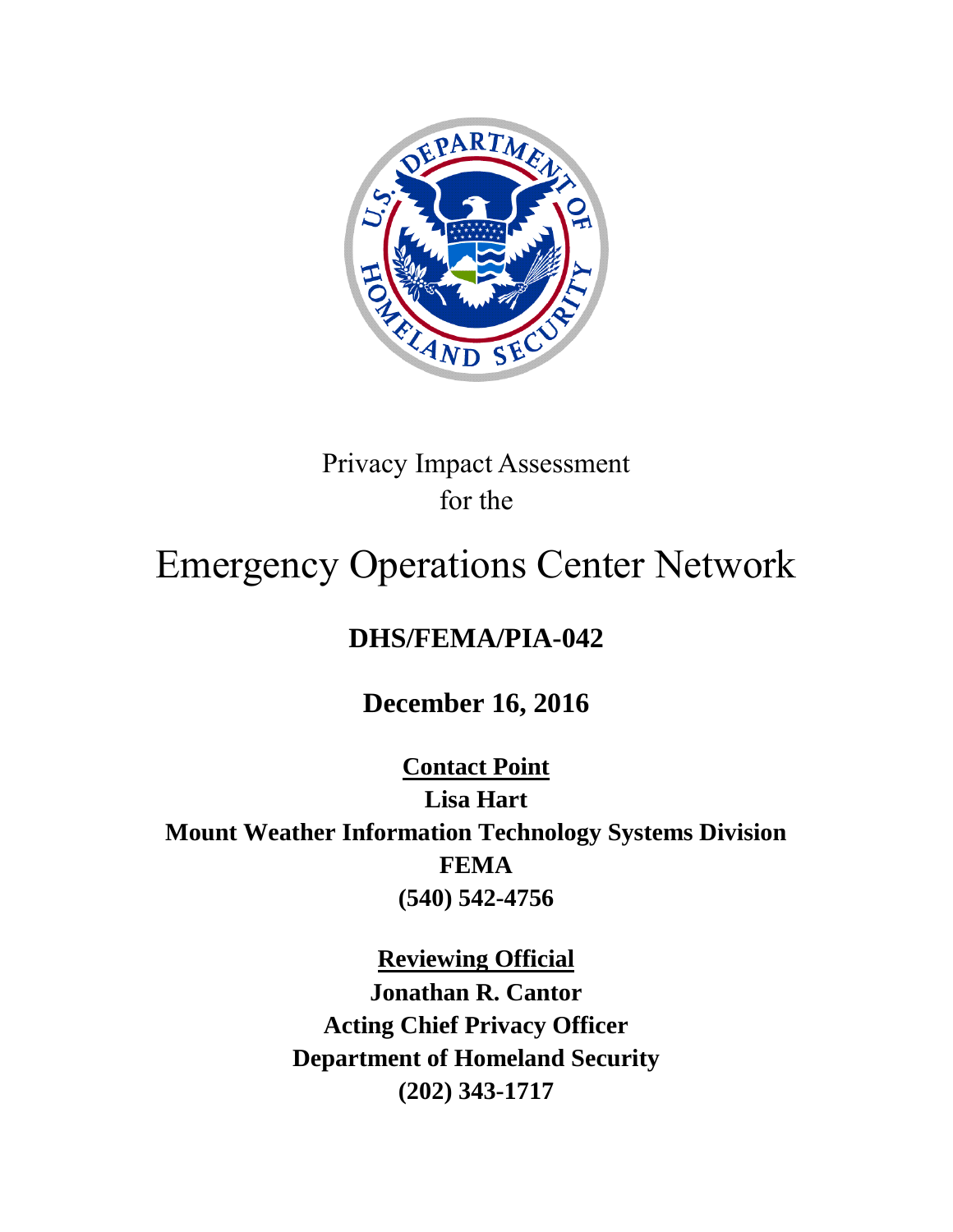

### **Abstract**

The Department of Homeland Security (DHS), Federal Emergency Management Agency (FEMA) maintains, owns, and operates the Emergency Operations Center Network (EOCNet) in support of the FEMA Mount Weather Emergency Operations Center (MWEOC) facility mission. The EOCNet is a FEMA General Support System (GSS) that is comprised of a database server that hosts three databases used to support MWEOC. FEMA is conducting this Privacy Impact Assessment (PIA) because the databases hosted on EOCNet maintain personally identifiable information (PII) from members of the public, contractors, FEMA employees, and employees from other federal agencies.

### **Overview**

The EOCNet is a GSS that is operated and funded by FEMA under MWEOC's emergency operations mission to be "ready to support our partners at all times, under all conditions." EOCNet is a network infrastructure that enables FEMA to create databases to support their mission and office objectives. EOCNet is made up of a single database server installation – space where users can create and host databases on the FEMA Local Area Network (LAN). EOCNet hosts three separate databases: 1) the FireHouse Database<sup>1</sup>; 2) the Billeting Database; and 3) the Emergency Service Database. Some of the databases in EOCNet collect and contain PII. The EOCNet databases do not share data with any external partners or other DHS partners or components. The information stored on each of the EOCNet databases are only used and accessed by FEMA MWEOC employees who are granted access to the FEMA network through PIV authentication or user name and passwords, and have an authorized need-to-know. Other federal agencies also have emergency operations offices located at MWEOC; however, they do not have access to the EOCNet.

#### *FireHouse Database*

The FireHouse Database is used by the MWEOC Fire Department to store data related to the fire department operations. Such information includes: building pre-plans, building

 $\overline{a}$ <sup>1</sup> The FireHouse Database was previously documented in DHS/FEMA/PIA-019 Firehouse Database (Unclassified and Classified), December 15, 2011. While the system was named FireHouse Database, it was actually a multifunctional database comprised of various different database systems. FireHouse Database, as documented in 2011, has since been broken up and its FISMA boundaries redefined. Parts of FireHouse Database were assumed into EOCNet, and will be documented in this PIA. Other portions of the FireHouse Database were separated into their own IT systems, to include the FEMA Electronic Medical Records System (privacy compliance documentation pending) and the Physical Access Control System (PACS) (PTA adjudicated on September 12, 2014). With the publication of this PIA, FEMA is retiring the previously published FireHouse Database PIA.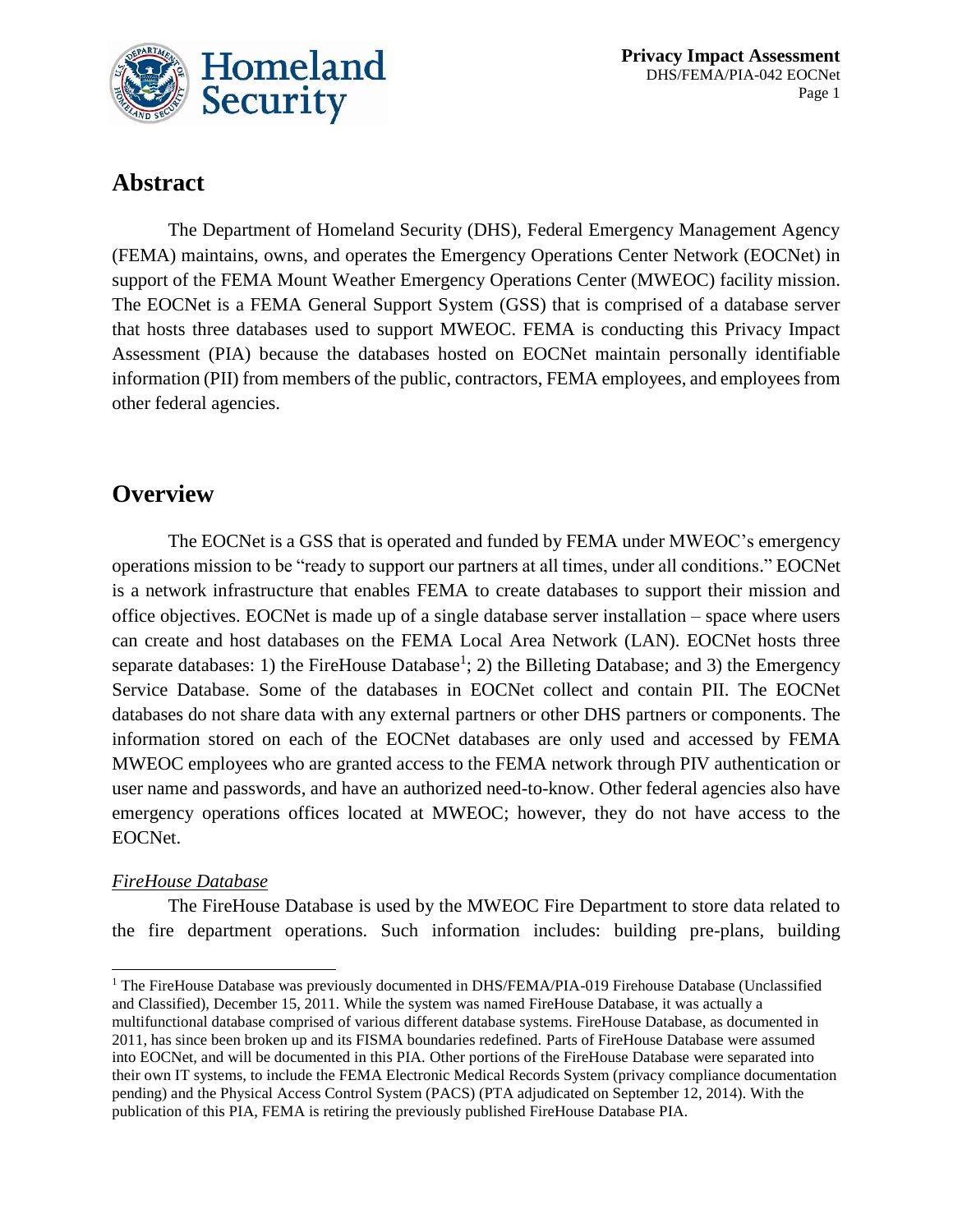

inspections, fire flow calculations, and fire hydrant records. The information is accessed from the Commercial off the Shelf (COTS) FireHouse database application that is installed on the MWEOC fire chief's FEMA LAN workstation and connects back to the EOCNet database server to store and retrieve the data. The FireHouse database does not collect or store any PII. Access to the FireHouse database is limited to MWEOC Fire Department staff through operating system and database permissions access control.

#### *Billeting Database*

l

The Billeting Database is used by the MWEOC logistics billeting staff to store and track all overnight guest stays at MWEOC. Overnight guests may include FEMA employees and cleared contractors (who have been granted unescorted access to MWEOC by Mount Weather (MW) Office of Administrative Security), employees from other federal agencies, state and local emergency responders, or other members of the public. Visitors or employees conducting business at Mount Weather may be required to stay overnight at the facility for a various reasons, including ensuring staffing levels at the facility during inclement weather, attending an onsite training activity, or attending any supervisor-approved activity that requires non-standard work hours. All overnight guests have already been cleared for site access by the MW Office of Administrative Security through a separate clearance process<sup>2</sup>. All guests who visit MWEOC must be sponsored by a MWEOC federal employee. The MWEOC sponsor is responsible for the guest during the entire visit. A guest is not allowed past guards at the front gate without presenting the credentials previously approved through the MW Office of Administrative Security access control team. No site access or security data is collected or stored by the Billeting Database.

Once an overnight guest is cleared by security for MW access, the sponsor must provide the guest's information to the MWEOC Guest Registration Office prior to the stay in order to register and reserve a room for the guest. This is typically done over the phone, via email, or in person. The sponsor provides the guest's name, organization/agency, and dates of lodging. The MWEOC Guest Registration office staff enters this information into the system, which is stored in the Billeting Database for tracking and emergency contact purposes. Once the registration staff has a completed registration, a room assignment is generated for the guest, and the information is saved in the Billeting Database. Each guest is identified by name and a system generated unique identifier. MWEOC uses the information to keep a record of all overnight stays to support future logistics and financial planning, to contact or locate individuals during their stay in the event of an emergency, to validate the need for billeting, to facilitate the registration of returning guests, and to track if a guest has paid for the overnight stay.

<sup>2</sup> This visitor clearance process is described in the DHS/ALL/PIA-014(c) Personal Identity Verification/Identity Management System (PIV/IDMS) found here: [https://www.dhs.gov/sites/default/files/publications/privacy-pia](https://www.dhs.gov/sites/default/files/publications/privacy-pia-update-dhs-all-014-c-oct-2015.pdf)[update-dhs-all-014-c-oct-2015.pdf.](https://www.dhs.gov/sites/default/files/publications/privacy-pia-update-dhs-all-014-c-oct-2015.pdf)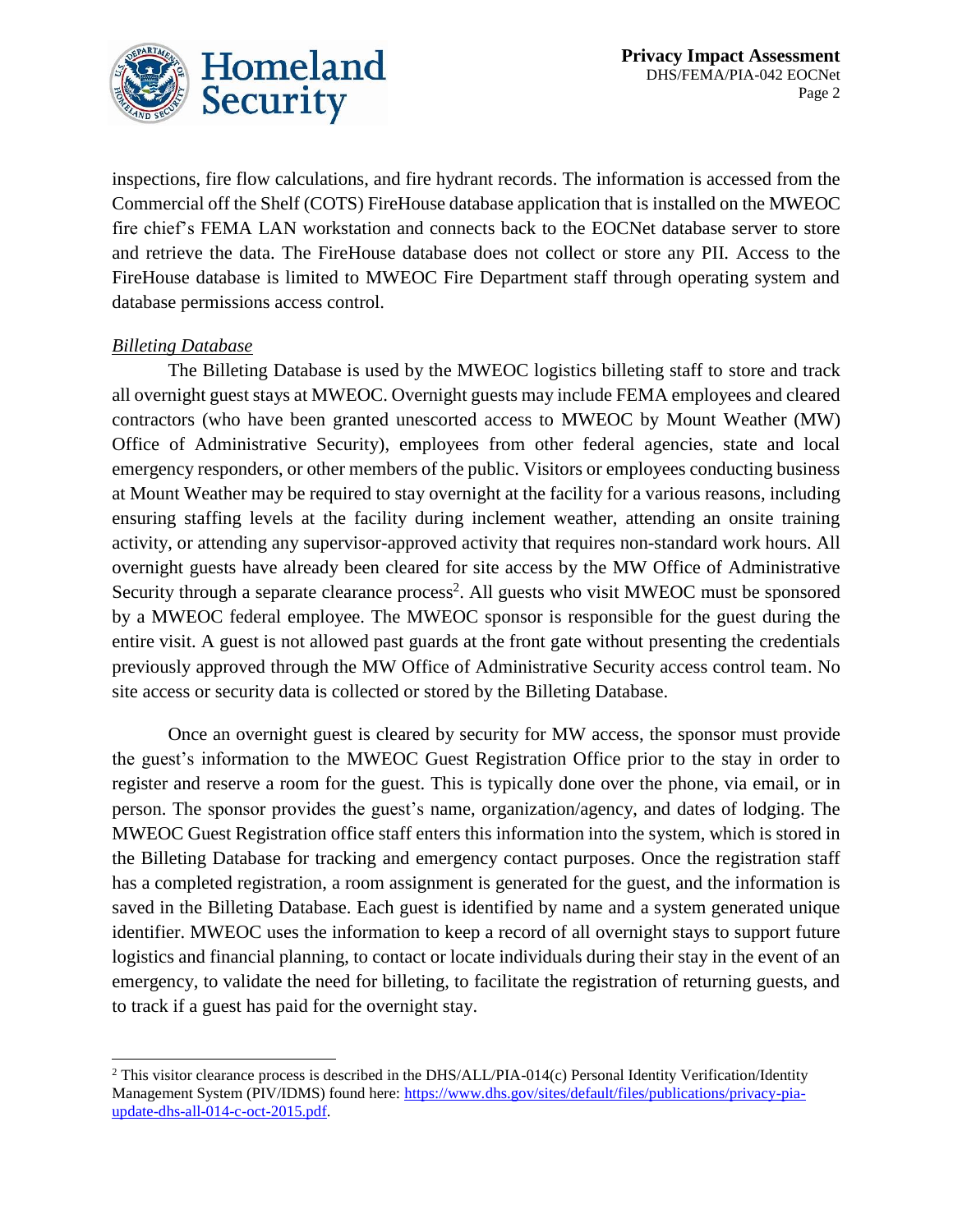

When a visitor arrives at the MWEOC, he or she is screened by the front gate police using his or her credentials that were previously approved through the MW Office of Administrative Security access control team prior to the visit. When the visitor arrives at the MWEOC Guest Registration Office, he/she provides his/her name and the guest registration staff verifies the individual's identity with information in the Billeting Database. The registration staff then provides the guest with the room number and keys. Payment for the rooms is completed through a separate transaction outside of the EOCNet. MWEOC registration staff collect payment using a separate credit card reader connected to a phone line, not connected to the FEMA LAN or EOCNet. The credit card reader is a Payment Card Industry Data Security Standard (PCI DSS)-approved device that only transmits credit card data; it does not store any credit card information. PCI DSS compliance ensures that industry wide standards of encryption and access are in place per credit card vendor (e.g., VISA, American Express, and MasterCard) to secure credit card data in transit to the vendors. The Billeting Database does not contain any credit card information. It only stores the verification that a payment was received.

Each night, MWEOC staff generate a hard copy report of all the overnight guests, along with their room numbers and unique identifier. The report is hand carried with a privacy coversheet to the Mount Weather Police so that they are aware of who is staying at the facility overnight. This provides the MW Police with situational awareness and ensures that they can contact and locate guests in the event of an emergency at the facility. The reports are generated daily. Each morning, reports from the previous night are shredded or placed in burn bags for destruction.

Access to the billeting database is limited to MWEOC logistics billeting staff. Access controls and database permissions are in place to restrict access to only approved users. Additionally, user names and passwords are also required to access the billeting database.

#### *Emergency Service Database*

The MW Police and the Office of Administrative Security use the Emergency Service Database to store current and old incident reports. Anytime an incident occurs at the MWEOC (e.g., car accident, lost or stolen property), a MW police officer creates a report to document the nature of the incident and information related to the individuals involved. The contents of the report depend on the nature of the incident, but they may typically contain the name of the employee or visitor, driver's license numbers (if the incident involves vehicles), work or home phone numbers, cell phone numbers, home addresses, photographs of the incident, and any other supporting information related to the incident. When an incident occurs at MWEOC, the police officer collects data and compiles police reports for investigation and follow up purposes. The incident reports are stored in the Emergency Service Database and are used by the MW Office of Administrative Security to support follow up interviews, administrative actions, criminal complaints, or lawsuits. If the incident results in an arrest, the police officer transports the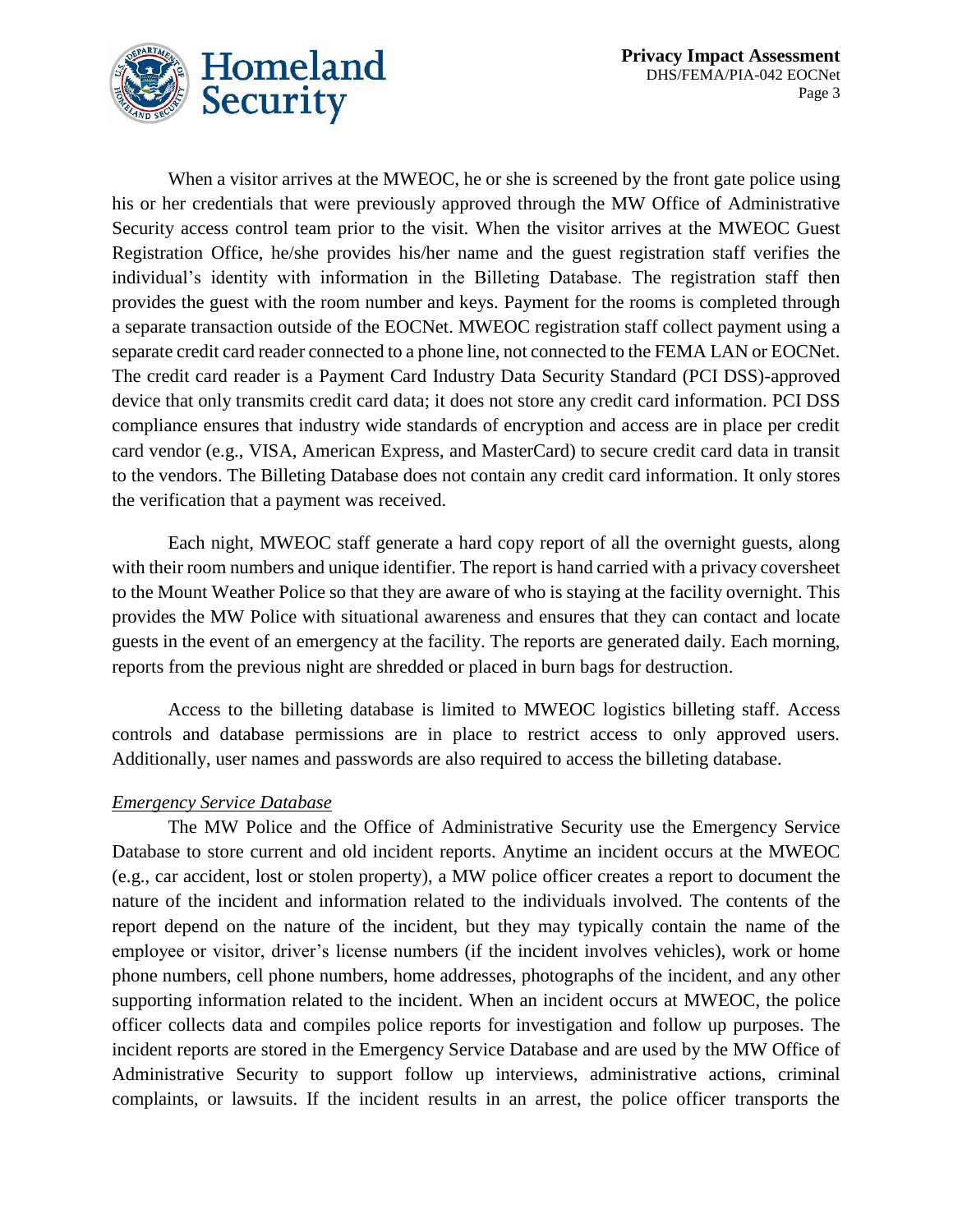

individual to a local police department or jail for booking and fingerprinting. At that time, the individual's fingerprints are run against local, state, and federal law enforcement databases. While the fingerprints are not stored in EOCNet – they are stored at the respective police department or jail – the resulting fingerprint report is sent to MW Police and is stored in EOCNet along with the incident report. The contents of the fingerprint report include name, arrest history, criminal history, outstanding warrants, missing person status, gang affiliations, and terrorist organization affiliations.

The MW Police and the Office of Administrative Security are the operational components of the Mount Weather Emergency Services Division (MWESD), whose mission is to render MWEOC safe and secure for federal employees, officials, and visitors in a professional and cost-effective manner by deploying a highly trained and multi-disciplinary police/security force. Officers of the MW Police and the Office of Administrative Security carry out a variety of responsibilities in support of this mission, such as providing law enforcement support for special events and conducting investigations into criminal activity, including threats against employees, visitors, or federal property. In conducting these law enforcement and security functions the police officers must keep documented records of encounters with witnesses, victims, and suspects. These records include PII, which is voluntarily provided by the individuals. This information may be used in investigations by investigators, in court, or for administrative actions by FEMA. MW Police officers do not collect or store any information for incidents that occur offsite; those incidents are relayed to local police jurisdictions.

The initial incident data are usually in the form of written notes taken by the officer. The officers later transfer the report into the Emergency Service Database. The officers then either place the notes in a locked location (file cabinet, locked desk) or properly dispose of the notes in a shred bin or burn bag. Transferring the data into the database enables the MW Office of Administrative Security to easily and quickly query police reports to support ongoing or future investigations.

The incident report form only contains fields for incident date, time, incident type, and then generic text box (for free form writing). Any PII that is captured in the report is included in the generic text box. The database is set up so that officers can only query using the incident date, time, or type; the database cannot be queried using individual names or any other PII. The database does not have any analytical capabilities beyond search and retrieve functions; it does not perform any data mining activities on the data. Only the MW Police on their workstations and the Office of Administrative Security employees on their desk workstations have access to this database. Access controls are accomplished through operating system and database permissions.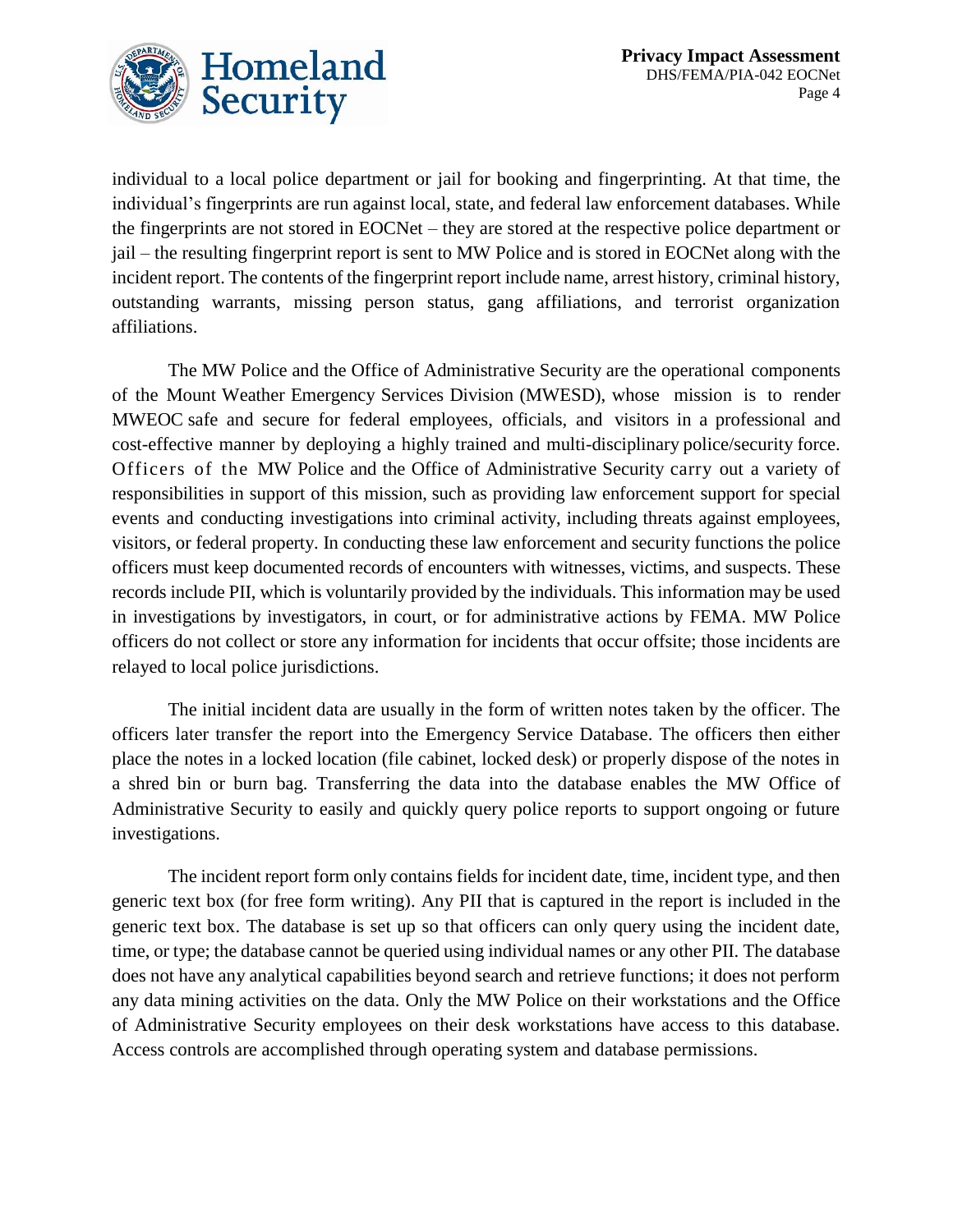

#### *Privacy Risk and Mitigations*

The primary privacy risk associated with the EOCNet system is unauthorized access to the information by individuals without a need-to-know. This risk is mitigated through access controls of the EOCNet. EOCNet is PIV-enabled so all user access to the server requires PIV credentials. Each separate database relies on role-based permissions to ensure that only individuals with an appropriate need-to-know can access specific databases. The system is protected through DHS Trusted Internet Connection firewalls and intrusion detection. Furthermore, the EOCNet does not interconnect or exchange information with any other systems.

The analysis of the PIA focuses on the Billeting Database and the Emergency Service Database, as these databases collect and maintain PII.

### **Section 1.0 Authorities and Other Requirements**

### **1.1 What specific legal authorities and/or agreements permit and define the collection of information by the project in question?**

The following legal authorities permit the collection of the billeting and incident information:

- Homeland Security Act, codified in 6 U.S.C. §§ 101 through 644. The Homeland Security Act created the Department of Homeland Security and authorizes the authority of FEMA under its auspices;
- 44 U.S.C. § 3101. Records management by agency heads; general duties. Empowers and requires the head of each federal agency to make and preserve records containing adequate and proper documentation of the organization, functions, policies, decisions, procedures, and essential transactions of the agency and designed to furnish the information necessary to protect the legal and financial rights of the Government and of persons directly affected by the agency's activities;
- 40 U.S.C. § 1315. Police powers to protect the building, grounds, and property that are owned, occupied, or secured by the Federal Government (including any agency, instrumentality, or wholly owned or mixed ownership corporation thereof) and persons on the property;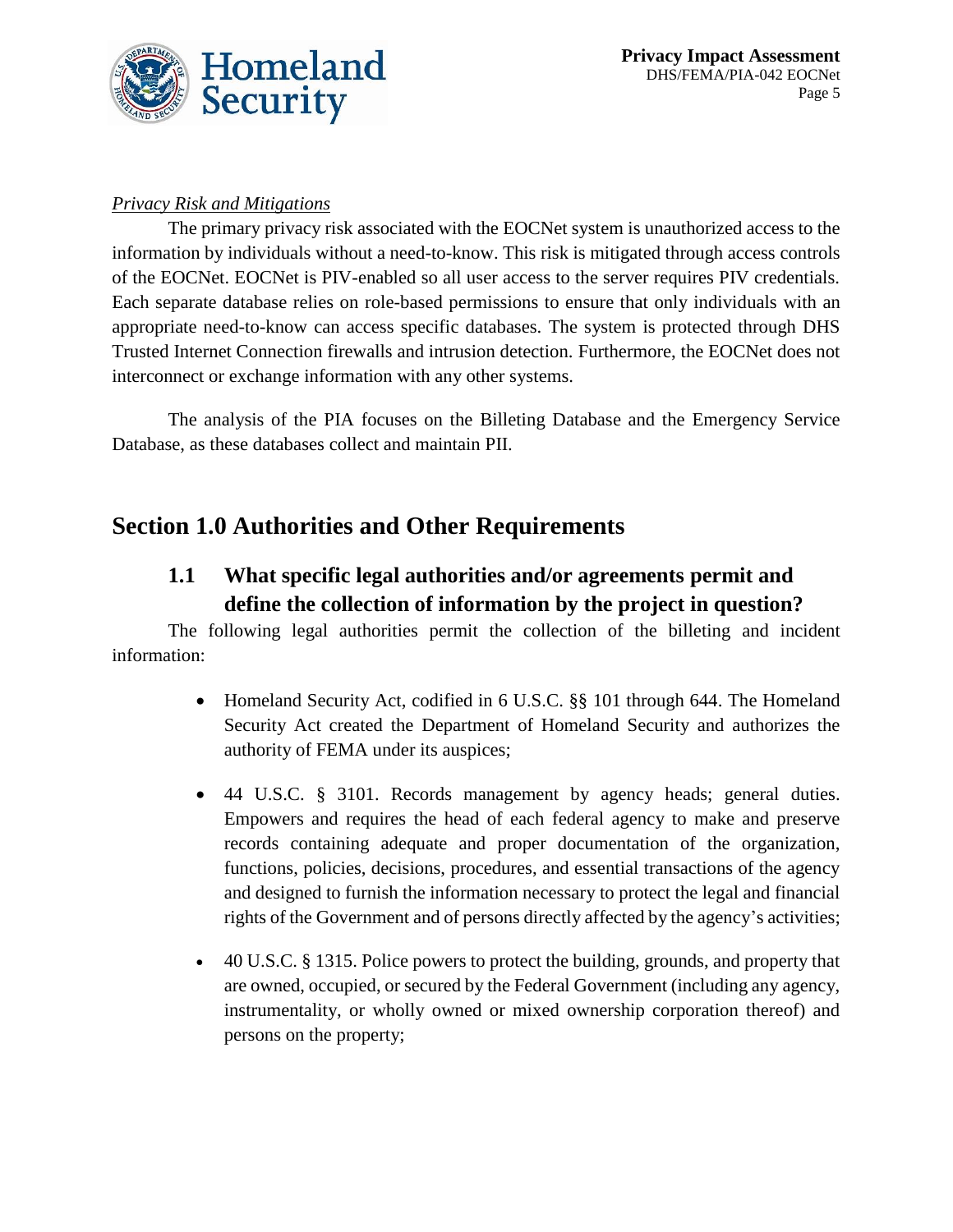

 $\overline{a}$ 

- 18 U.S.C. § 13. The Assimilative Crimes Act. Allows the Federal Government to use state law to prosecute offenses committed on Federal Government land or in federally-owned buildings.
- Executive Order 12968. Access to Classified Information. Requires security policies designed to protect classified information to ensure consistent, cost effective, and efficient protection of our Nation's classified information, while providing fair and equitable treatment to those Americans upon whom we rely to guard our national security; and,
- 44 C.F.R. § 15. Rules allows guest access with a legitimate Government interest and prohibit, among other things, access except with approval by the Administrator or Executive Director.

### **1.2 What Privacy Act System of Records Notice(s) (SORN(s)) apply to the information?**

The following SORNs apply to the EOCNet system: DHS/ALL-004 General Information Technology Access Account Records System (GITAARS) System of Records, <sup>3</sup> which covers users access to the IT network, and DHS/ALL-024 Department of Homeland Security Facility and Perimeter Access Control and Visitor Management<sup>4</sup> System of Records, which covers the collection of guest registration information in the Billeting Database.

The Emergency Services Database can only conduct searches using incident date or time and incident type; the database cannot be queried using name or other personal identifier. Therefore, no SORN is required for this database.

### **1.3 Has a system security plan been completed for the information system(s) supporting the project?**

An ATO was granted to the EOCNet on September 24, 2014, by the FEMA CIO. EOCNet is maintained on the FEMA/DHS FISMA inventory and complies with the DHS Management Directive 4300A.

### **1.4 Does a records retention schedule approved by the National Archives and Records Administration (NARA) exist?**

Yes. The project has a NARA defined retention schedule. The information is

<sup>3</sup> DHS/ALL-004 General Information Technology Access Account Records System (GITAARS), 77 FR 70792 (November 27, 2012).

<sup>4</sup> DHS/ALL-024 Department of Homeland Security Facility and Perimeter Access Control and Visitor Management, 75 FR 5609 (February 3, 2010).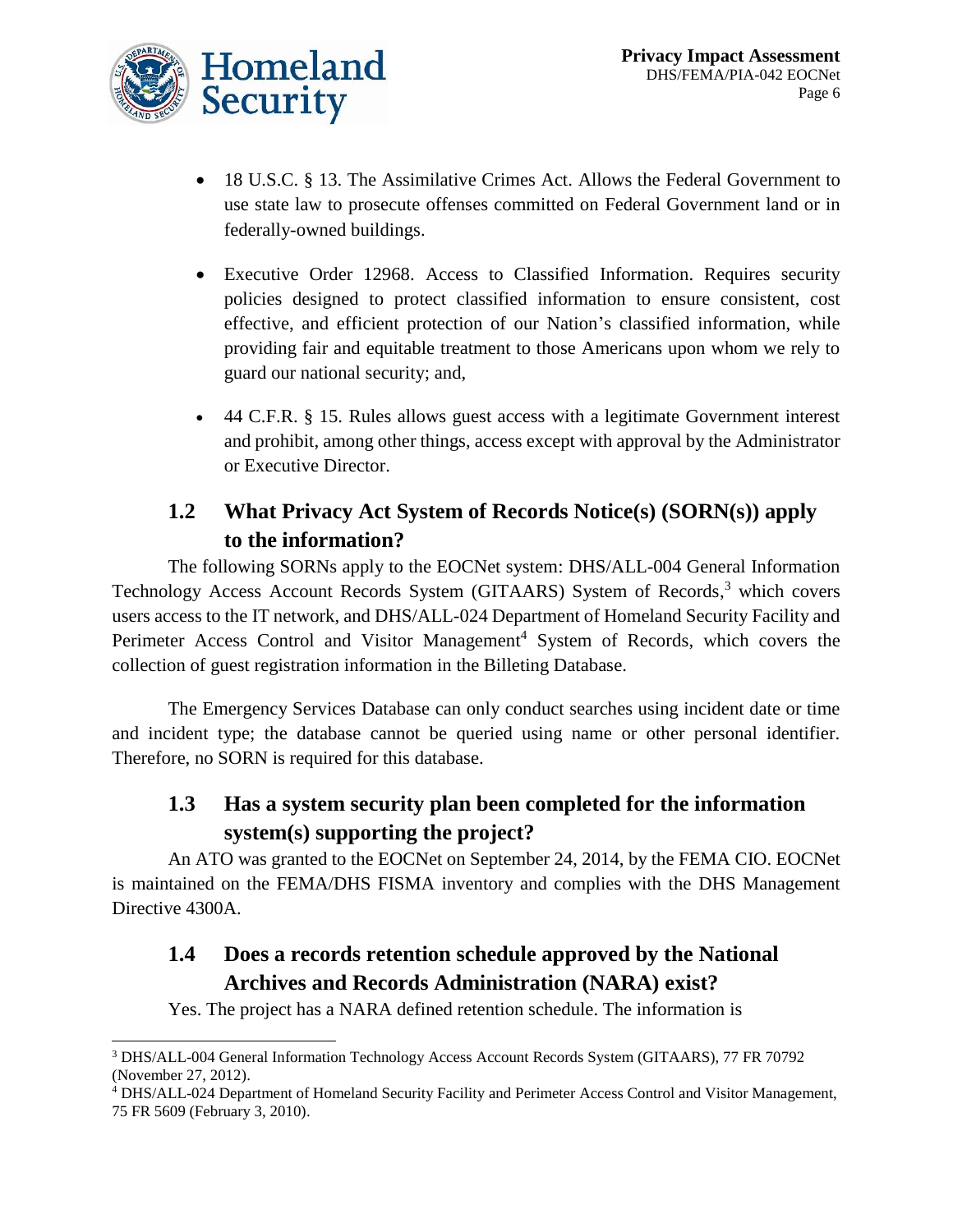

stored in the Billeting Database is retained pursuant to N1-311-86-1, Item 1H2a. Records kept pursuant to N1-311-86-1, Item 1H2a should be destroyed one year after completion of next visit or on completion of related study, whichever is first. The information stored in the Emergency Services Database is retained pursuant to GRS-18, Item 14a and GRS-18, Item 14b. Records kept pursuant to GRS-18, Item 14a are to be destroyed three years after final entry. Records kept pursuant to GRS-18, Item 14b are to be destroyed when they are two years old.

### **1.5 If the information is covered by the Paperwork Reduction Act (PRA), provide the OMB Control number and the agency number for the collection. If there are multiple forms, include a list in an appendix.**

The FEMA Records Management Division (RMD) is currently reviewing the associated forms and undergoing the PRA approval process.

### **Section 2.0 Characterization of the Information**

The following questions are intended to define the scope of the information requested and/or collected, as well as reasons for its collection.

### **2.1 Identify the information the project collects, uses, disseminates, or maintains.**

#### *Billeting Database*

MWEOC Registration Office maintains the following information in the Billeting Database:

- Guest's name;
- A system generated unique identifier;
- Agency/organization;
- Guest check-in and check-out dates;
- If payment was received for room (Yes or No only); and
- Room assignment.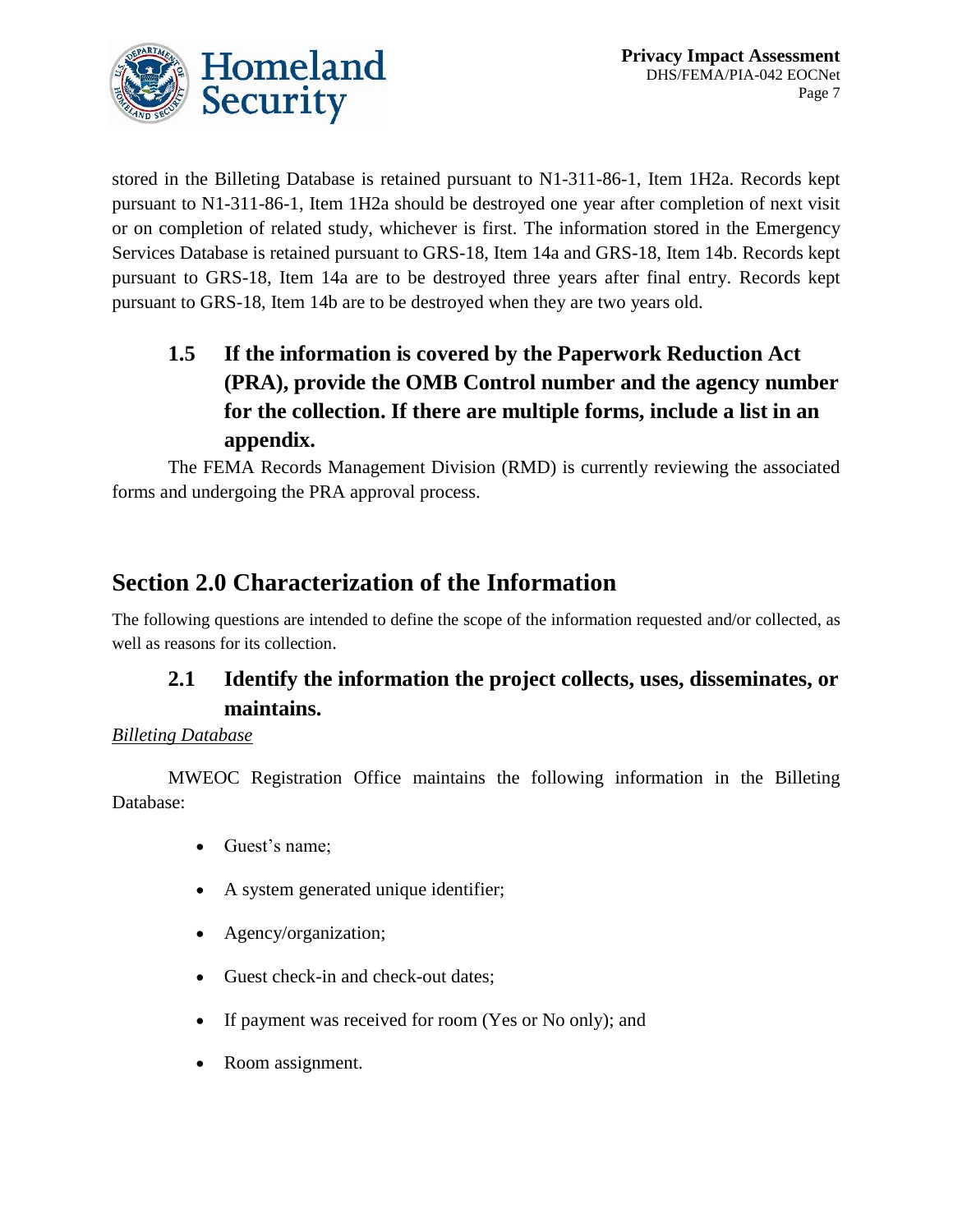

#### *Emergency Service Database*

The MW Police and the Office of Administrative Security collect and maintain the following information in the Emergency Service Database:

- Incident date, time, and type;
- Other incident-related details. Depending on the incident, information may include:
	- o Employee's or visitor's name;
	- o Driver's license number;
	- o Work or home phone number;
	- o Cell phone number;
	- o Photograph of the incident; and
	- o Home address.
- Results from fingerprint report. The contents of the fingerprint report include:
	- o Name;
	- o Arrest history;
	- o Criminal history;
	- o Outstanding warrants;
	- o Missing person status;
	- o Gang affiliations; and
	- o Terrorist organization affiliations.

### **2.2 What are the sources of the information and how is the information collected for the project?**

#### *Billeting Database*

The guest initially provides his/her information to the MW sponsor for all visits to the MWEOC facility. The MW sponsor then provides the MWEOC registration staff the relevant guest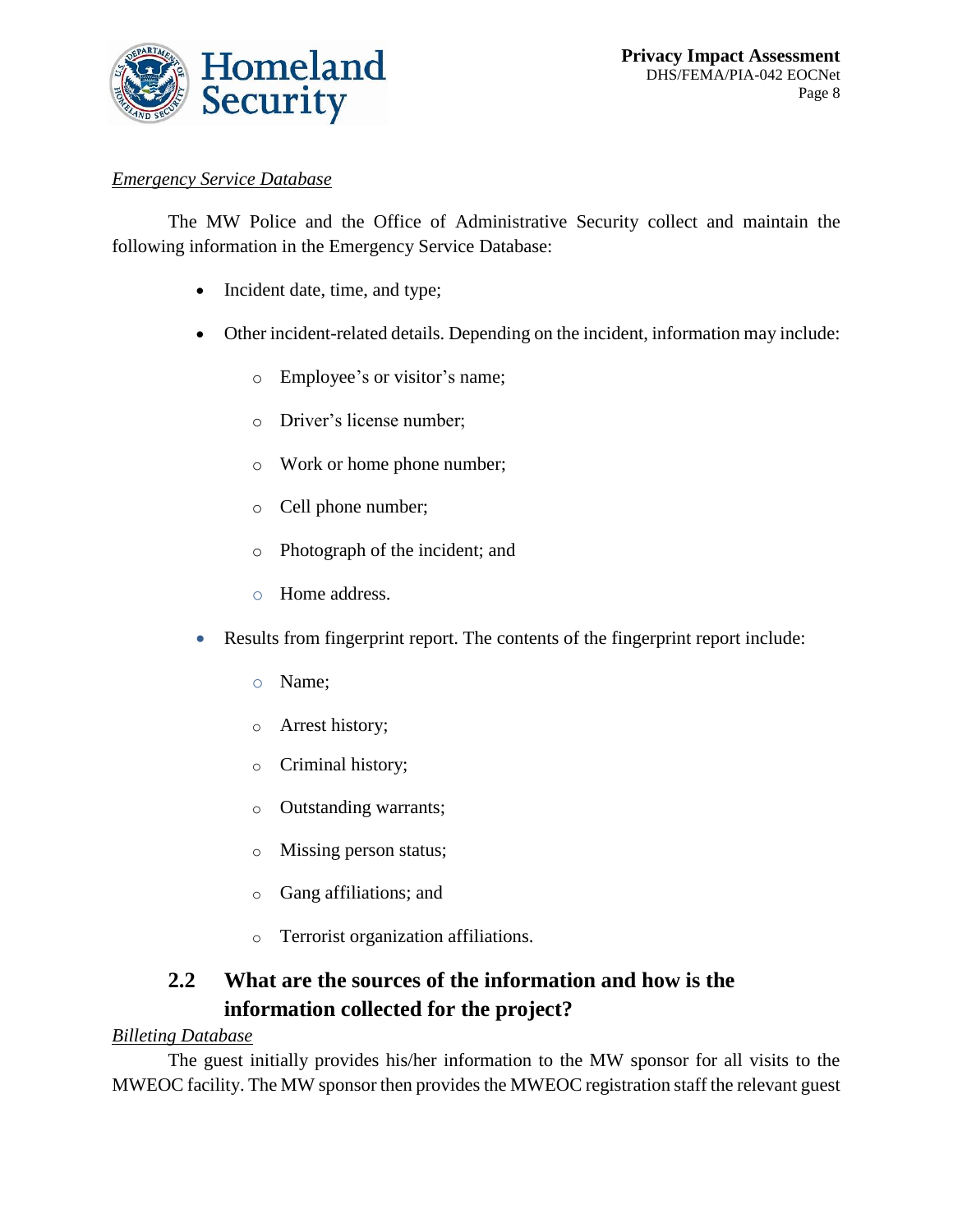

registration information that is stored in the Billeting Database. Overnight guests may include FEMA employees and contractors, employees from other federal agencies, state and local emergency responders, or other members of the public. The MW sponsor provides the guest's information to the MWEOC registration staff either over the phone via email, or in person. Once information is collected, the MWEOC registration staff enters and stores it in the Billeting Database.

#### *Emergency Service Database*

Information stored in the emergency service database is collected directly from individuals involved in an incident. These individuals may be government employees, contractors, or visitors to the facility. The MW Police officers collect information from individuals in written police notices. After an incident, the officers enter their notes into the Emergency Service Database. In incidents leading to an arrest, the MW police officers are sent the individual's fingerprint report from the respective local police department or jail. The fingerprint report is stored along with the incident report in EOCNet.

### **2.3 Does the project use information from commercial sources or publicly available data? If so, explain why and how this information is used.**

The system does not use information from commercial sources or publicly available data.

#### **2.4 Discuss how accuracy of the data is ensured.**

#### *Billeting Database*

MWEOC registration staff directly verifies accuracy of the information with the individual when he or she checks in and out of his or her room.

#### *Emergency Service Database*

The MW Police officers verify the accuracy of the information with the individual at the time of data collection. Data is validated in person at the time of collection for accuracy. In terms of the fingerprint reports, MW Police officers rely on the accuracy of local, state, and federal law enforcement databases.

### **2.5 Privacy Impact Analysis: Related to Characterization of the Information**

**Privacy Risk**: Though the MW Police officers are authorized to collect information for the specific purpose of investigating law enforcement incidents, there is a risk that more information may be collected in incident reports than is necessary.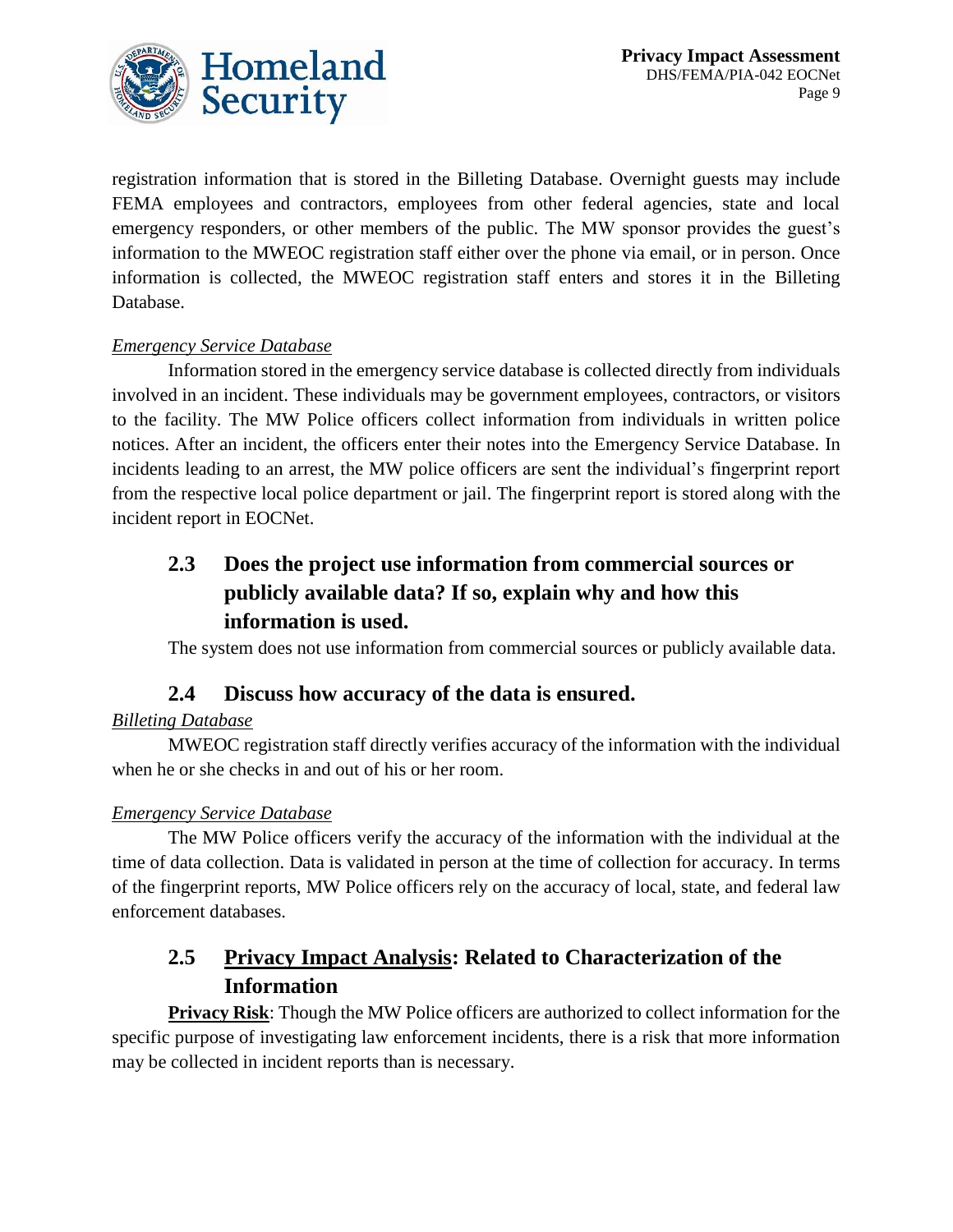

**Mitigation**: This is risk is mitigated because MW Police officers are required to follow specific guidelines regarding the collection of incident information. MW Police officers may only collect information that is relevant to the incident investigation.

**Privacy Risk:** There is a risk that inaccurate information may be collected and stored in the emergency service database.

**Mitigation**: This risk is mitigated because the MW Police officers verify the accuracy of the information at the time of collection. Officers collect the information directly from the individuals involved in the incident. MW Police will correct and update information in the incident reports at any time during the investigation, if they become aware of any inaccurate information.

### **Section 3.0 Uses of the Information**

The following questions require a clear description of the project's use of information.

#### **3.1 Describe how and why the project uses the information.**

#### *Billeting Database*

MWEOC registration staff collects PII in order to assign and track lodging of overnight guests, and to validate a guest has paid. Additionally, each night a report is sent to MW Police Dispatch with overnight guests' names and system-generated unique identifier to provide situational awareness to MW police. This ensures that MW police can locate and contact guests in the event of an emergency. This report includes name and unique identifier to ensure the correct identity of the individual, especially in the case of individuals sharing the same names. The MW police do not use the information for any other purposes.

#### *Emergency Service Database*

The MW Office of Administrative Security requires MW Police officers to collect incidentrelated information, including name and other relevant PII, in order to follow up on investigations. MW Office of Administrative Security and the MW Police do not use the information for any other purposes. The database does not have any analytical or querying capabilities beyond search and retrieve functions.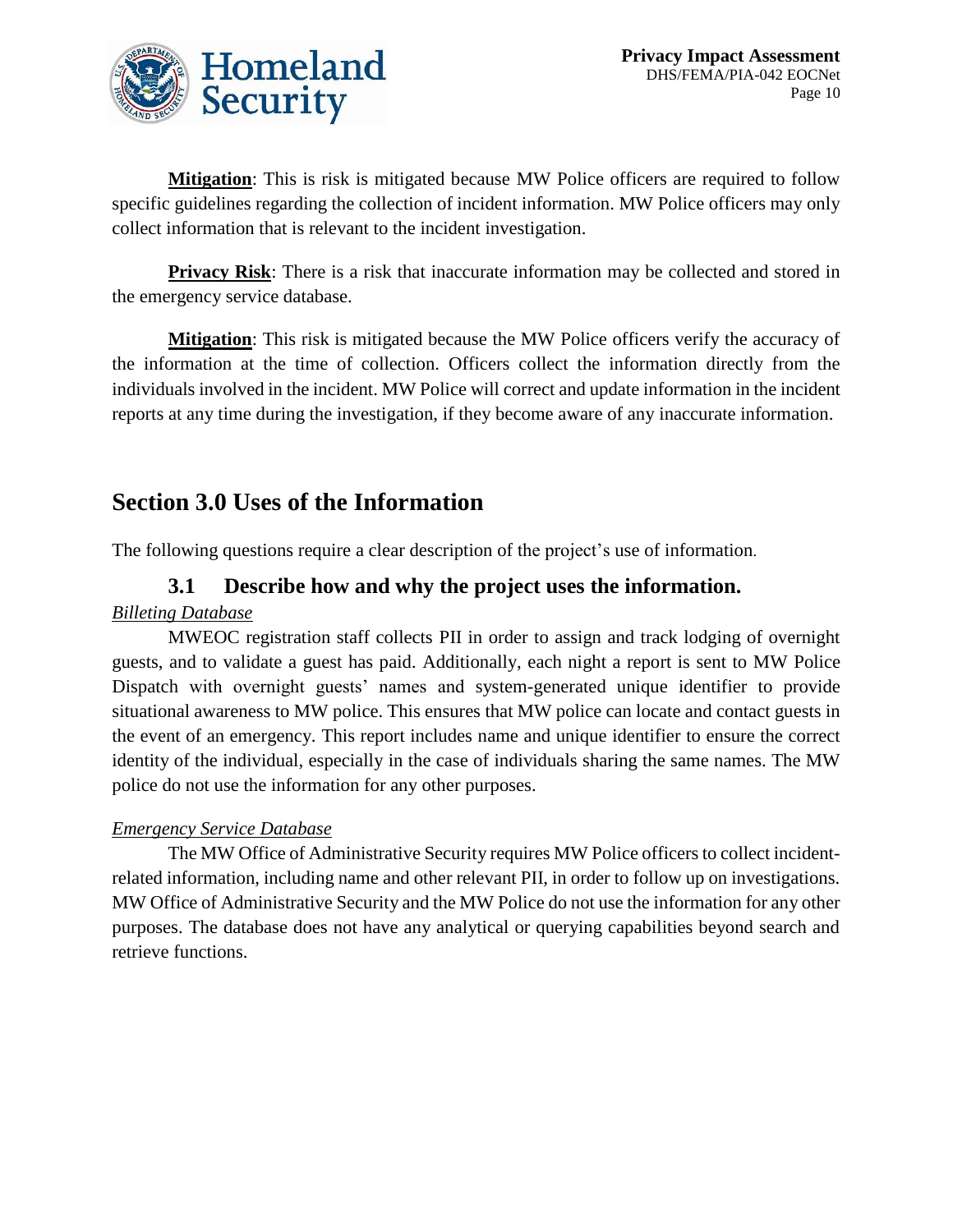

**3.2 Does the project use technology to conduct electronic searches, queries, or analyses in an electronic database to discover or locate a predictive pattern or an anomaly? If so, state how DHS plans to use such results.**

No.

### **3.3 Are there other components with assigned roles and responsibilities within the system?**

No other DHS components have access to this database. It is only accessed and used by MWEOC employees with an authorized need-to-know.

### **3.4 Privacy Impact Analysis: Related to the Uses of Information**

**Privacy Risk**: There is a risk that information in the billeting database is used for unauthorized purposes that are inconsistent with the original purpose of collection.

**Mitigation**: This risk is mitigated because MWEOC registration staff only use the information in the Billeting Database to register and check-in/check-out guests, and contact or locate them in the event of an emergency. They do not use the information for any other purpose. Besides the MW Police, the MWEOC registration staff are instructed not share the information with any other entities. Additionally, MWEOC registration staff limits information collection to only what is necessary to accomplish their purpose.

**Privacy Risk:** There is privacy risk that information in the Emergency Service Database is used for unauthorized purposes that are inconsistent with the original purpose of collection.

**Mitigation**: This privacy risk is mitigated because the MW Police and MW Office of Administrative Security only use the information in accordance with their law enforcement authority, for the purpose of supporting ongoing and future investigations. The information is not used for any other purposes. The MW Office of Administrative Security use the database to query and retrieve information related to a specific incident. The database does not have any other analytical capabilities. Furthermore, the MW Office of Administrative Security can only query the database by incident date and time and incident type; it cannot search the database using names or other personal identifier. All officers and agents accessing the information, including any PII, has an authorized need to know that information.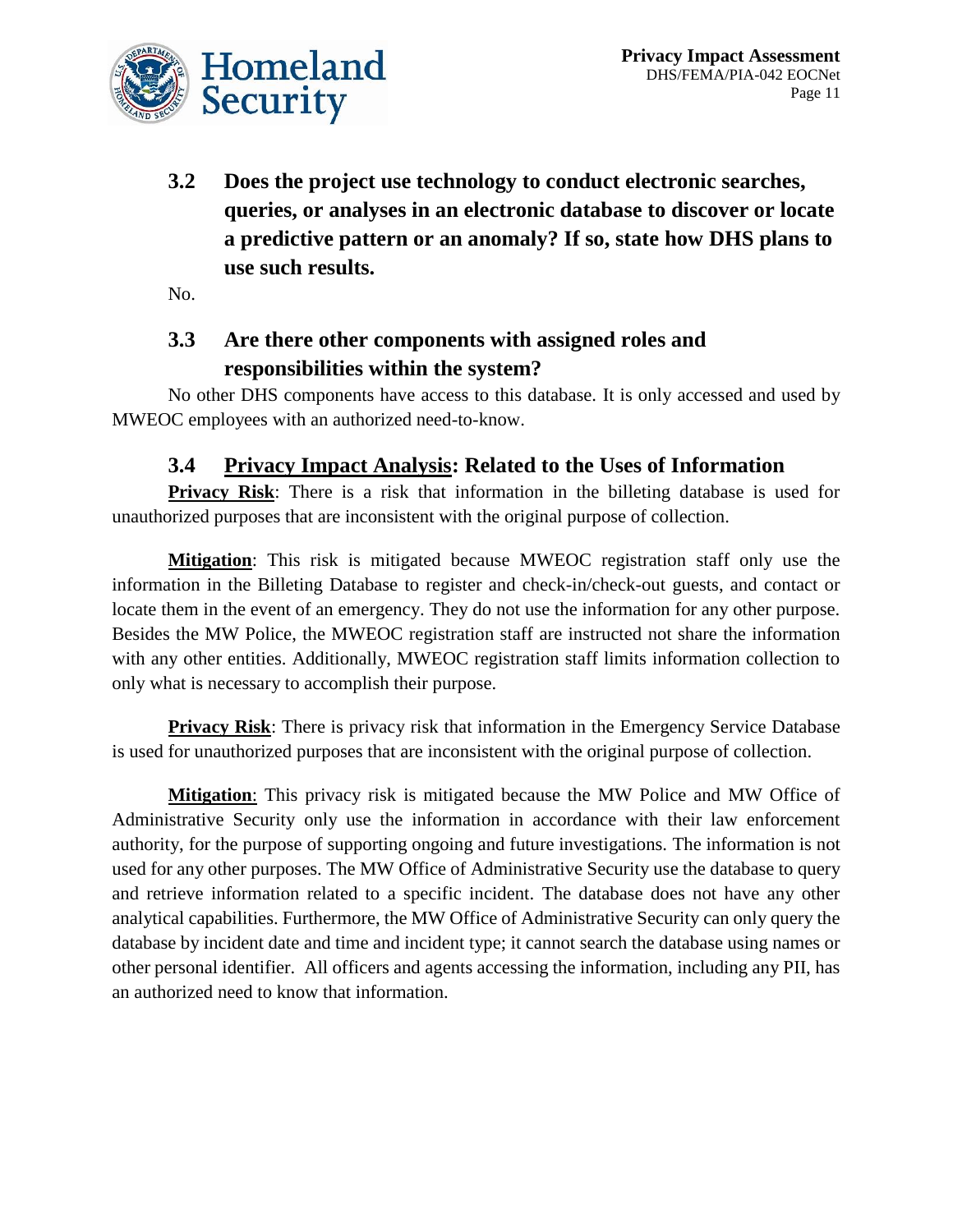

### **Section 4.0 Notice**

The following questions seek information about the project's notice to the individual about the information collected, the right to consent to uses of said information, and the right to decline to provide information.

### **4.1 How does the project provide individuals notice prior to the collection of information? If notice is not provided, explain why not.**

MWOEC facilities provide individuals notice prior to information collection through the Privacy Act (e)(3) statement published on the form. Additionally, this PIA and the SORNs listed in 1.2 provide serve as notice of the information collections.

#### *Billeting Database*

By seeking overnight accommodations with MWEOC facilities, the guest is agreeing to the collection of information. Additionally, a Privacy Act (e)(3) statement is published on the form. Guests also receive notice through this PIA and the SORNs listed in 1.2.

#### *Emergency Service Database*

The MW Police provide verbal notice of information collection at the time of the incident. No additional written notice is provided.

### **4.2 What opportunities are available for individuals to consent to uses, decline to provide information, or opt out of the project?**

#### *Billeting Database*

Any overnight guest can decline to stay at the Mount Weather site and choose to stay offsite. When guests reach the registration process, they have already made the decision to stay at the MWEOC facilities and have been cleared through the MW Office of Administrative Security. By providing information to the MWEOC registration staff, the guests are agreeing to its use. Confirmations are communicated via email or telephone, and generally go through the agency sponsor or POC.

#### *Emergency Service Database*

The MW Police collect the incident information in accordance with standard law enforcement procedures. Individuals are asked for the information and they may refuse to provide the information at any time. If the information is being gathered in conjunction with an arrest, individuals can refuse to provide the information but MW Police will transport the individual to a local police department or jail for booking. At that time, local police officers or jail officials will run the individual's fingerprints against local, state, and federal law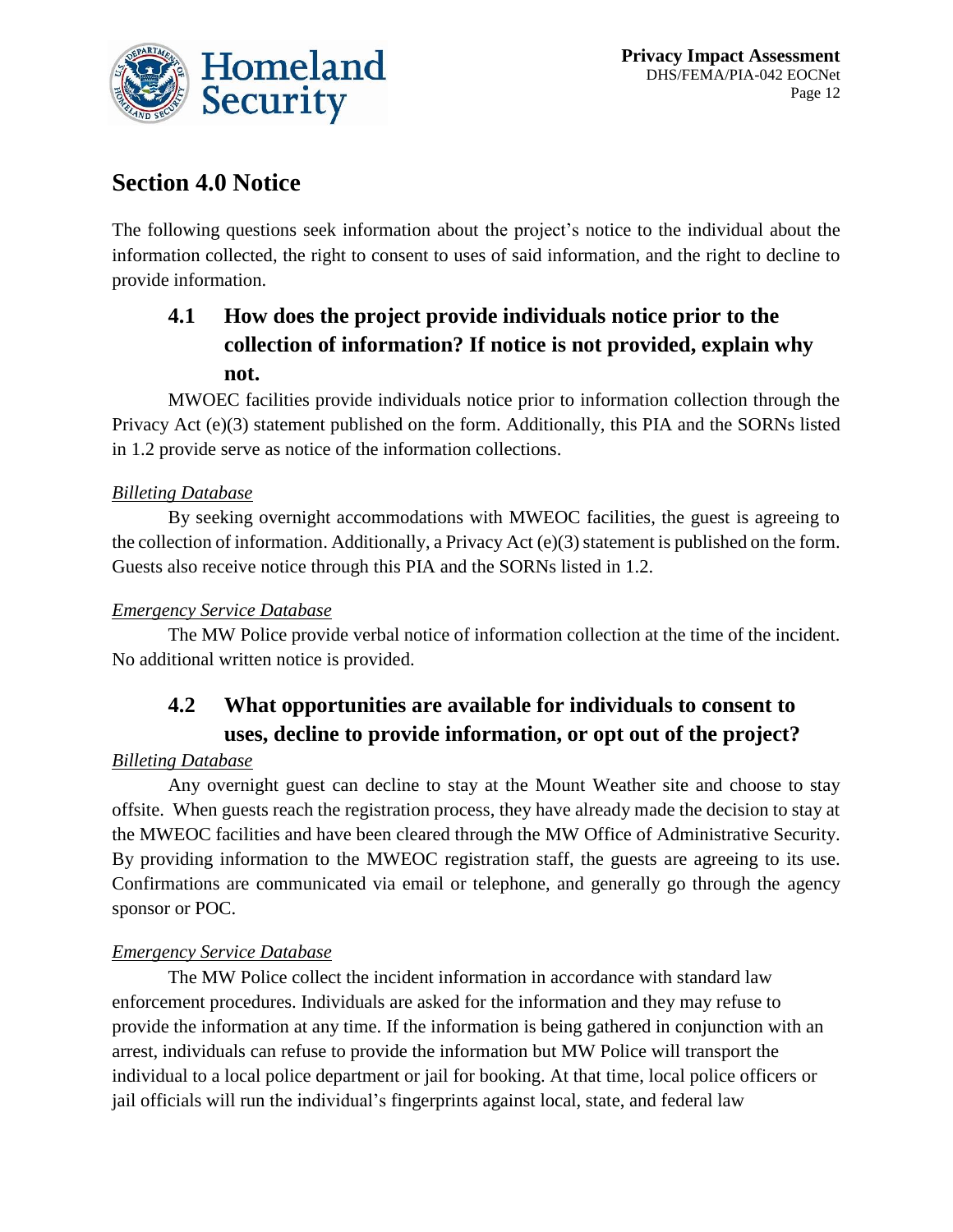

enforcement databases. The resulting fingerprint report will yield information such as name, criminal history, arrest history, and outstanding warrants that may be necessary for the incident investigation.

#### **4.3 Privacy Impact Analysis: Related to Notice**

**Privacy Risk:** There is a risk that inadequate notice is provided prior to collecting information for incident reports.

**Mitigation**: This risk is partially mitigated. As a law enforcement agency performing law enforcement investigations, MW Police may not be able to directly provide notice to individuals prior to information collection. However, this PIA provides notice to individuals about this information collection. Additionally, officers only collect information in accordance with their law enforcement authorities under 40 U.S.C. § 1315.

### **Section 5.0 Data Retention by the project**

The following questions are intended to outline how long the project retains the information after the initial collection.

#### **5.1 Explain how long and for what reason the information is retained.**

The information stored in the Billeting Database is destroyed after one year per NARA approved schedule N1-311-86-1, Item 1H2a. The information is retained, for that period, and used to plan for future logistics purchases and to facilitate the registration of returning guests.

The information stored in the Emergency Services Database related to ledger records of arrests, cars ticketed, and outside police contacts are destroyed three years after final entry per NARA approved schedule GRS-18, Item 14a. Information related to reports, statement of witnesses, warning notices, and other documents relating to arrest, commitments, and traffic violations are destroyed after two years, per NARA approved schedule GRS-18, Item 14b.

### **5.2 Privacy Impact Analysis: Related to Retention**

There is minimal risk associated with retention because the information in EOCNet is kept for a relatively short amount of time and the system has scheduled periodic purges to ensure that no data is kept beyond the retention period.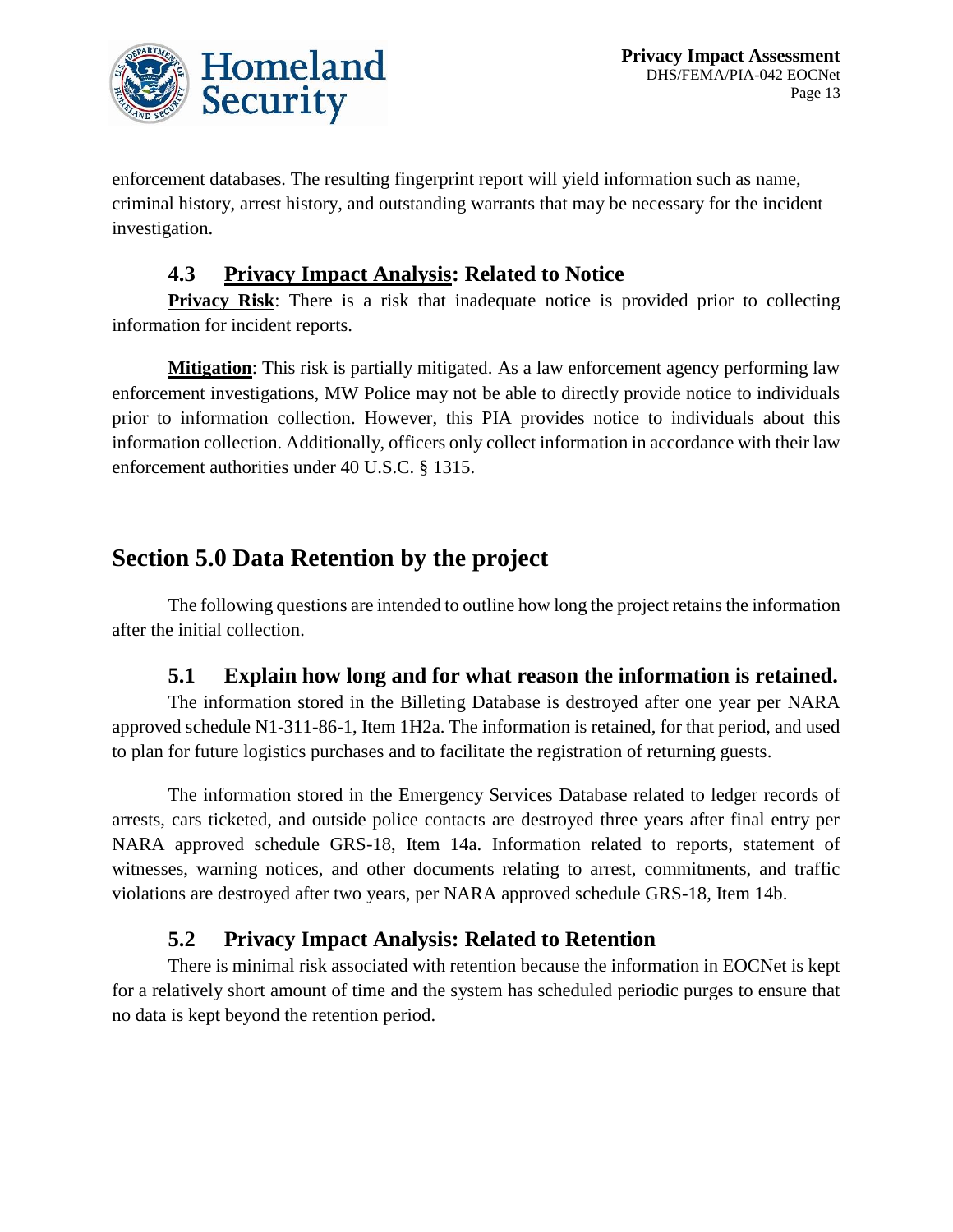

### **Section 6.0 Information Sharing**

The following questions are intended to describe the scope of the project information sharing external to the Department. External sharing encompasses sharing with other federal, state and local government, and private sector entities.

### **6.1 Is information shared outside of DHS as part of the normal agency operations? If so, identify the organization(s) and how the information is accessed and how it is to be used.**

No, MWEOC does not routinely share any information outside of DHS. In the event that MW Police need to share incident information with external entities, such as a state or local law enforcement entity, the MW Police will get approval from the FEMA Privacy Office and Office of Chief Counsel to ensure the sharing is appropriate.

### **6.2 Describe how the external sharing noted in 6.1 is compatible with the SORN noted in 1.2.**

MWEOC does not routinely share information outside of DHS.

In the event that the MW Police needs to share information, it will coordinate with the FEMA Privacy Office and Office of Chief Counsel for review and approval of the sharing. The Emergency Services Database does not retrieve information using personal identifier, therefore no SORN is required. If the MW Police needs to retrieve a specific file, it will search the database by date and time or incident type.

### **6.3 Does the project place limitations on re-dissemination?**

At the time of sharing, the MW Police will indicate to recipient to limit the re-dissemination of the information and only use it for authorized purposes.

### **6.4 Describe how the project maintains a record of any disclosures outside of the Department.**

MW Police will maintain records of any disclosures outside of DHS.

### **6.5 Privacy Impact Analysis: Related to Information Sharing**

**Privacy Risk:** There is a risk that information may be shared with unauthorized recipients.

**Mitigation**: This risk is mitigated because MW Police will obtain FEMA Privacy Office and Office of Chief Counsel review and approval prior to sharing information with external entities. This oversight helps to ensure sharing, when appropriate, is consistent with the safeguards in this PIA.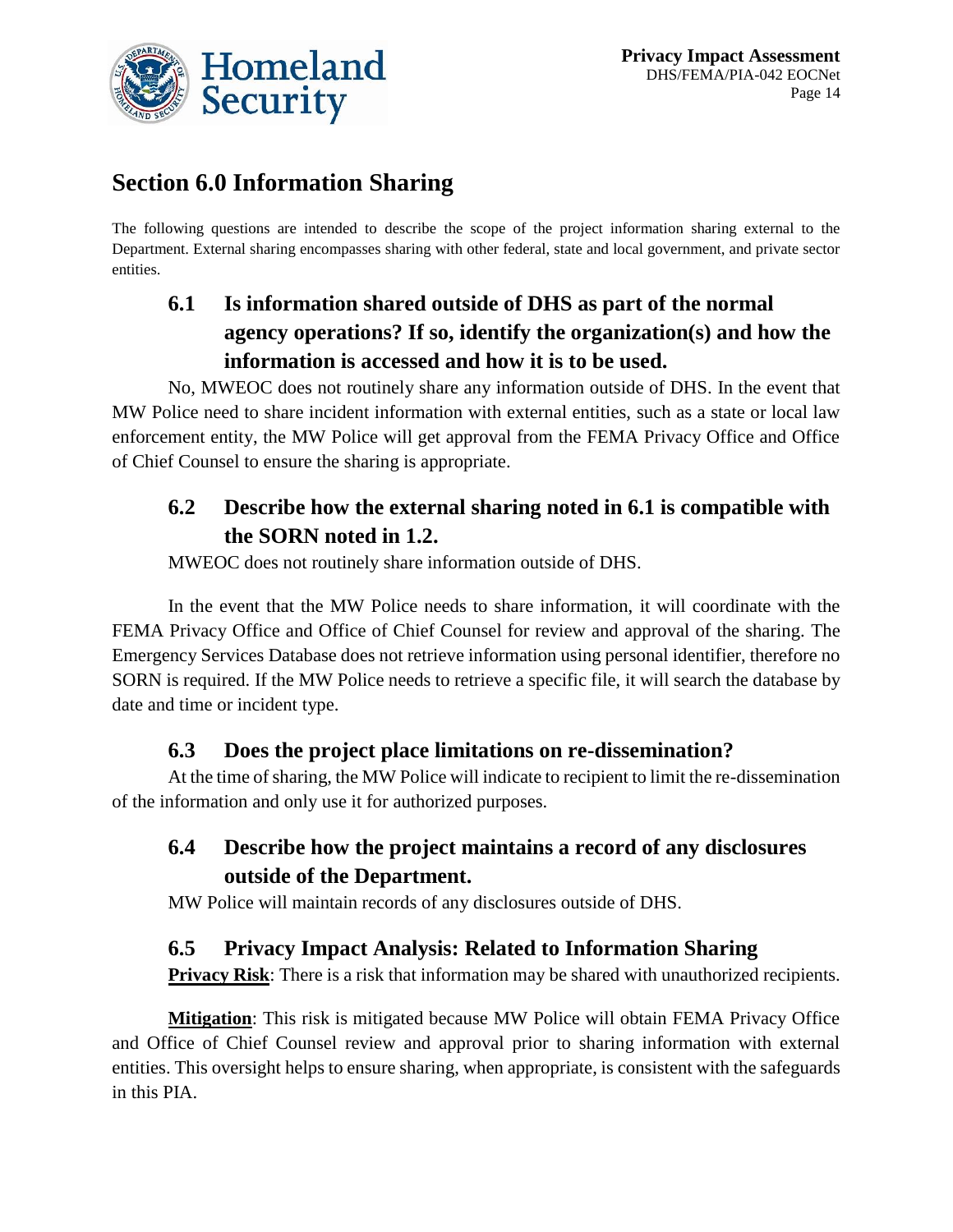

### **Section 7.0 Redress**

The following questions seek information about processes in place for individuals to seek redress which may include access to records about themselves, ensuring the accuracy of the information collected about them, and/or filing complaints.

### **7.1 What are the procedures that allow individuals to access their information?**

#### *Billeting Database*

Guests are given the opportunity to review and correct their information at the time of information collection and during the check-in process. Guests also receive a receipt at the time of check-out and have the opportunity to correct any inaccurate information. Additionally, guests may consult the DHS/ALL-024 SORN listed in Section 1.2 for additional information regarding how to access their information via a Privacy Act or Freedom of Information Act (FOIA) request submitted to the FEMA Disclosure Office. Such requests should be sent to: FEMA Disclosure Officer, Records Management Division, 500 C St. SW, Washington, D.C., 20472.

#### *Emergency Service Database*

Individuals involved in incidents are given the opportunity to correct their information when the officers initially collect it. Individuals may also have the opportunity to correct erroneous or inaccurate information during the investigation. Individuals do not access their information in the database; they must communicate updates/corrections directly to the investigating officer(s).

### **7.2 What procedures are in place to allow the subject individual to correct inaccurate or erroneous information?**

See Section 7.1 above.

### **7.3 How does the project notify individuals about the procedures for correcting their information?**

#### *Billeting Database*

Guests are given the opportunity to verify their information at the time of registration and check-in. Additionally, individuals are notified of the procedures for correcting their information through this PIA as well as through the SORNs listed in Section 1.2.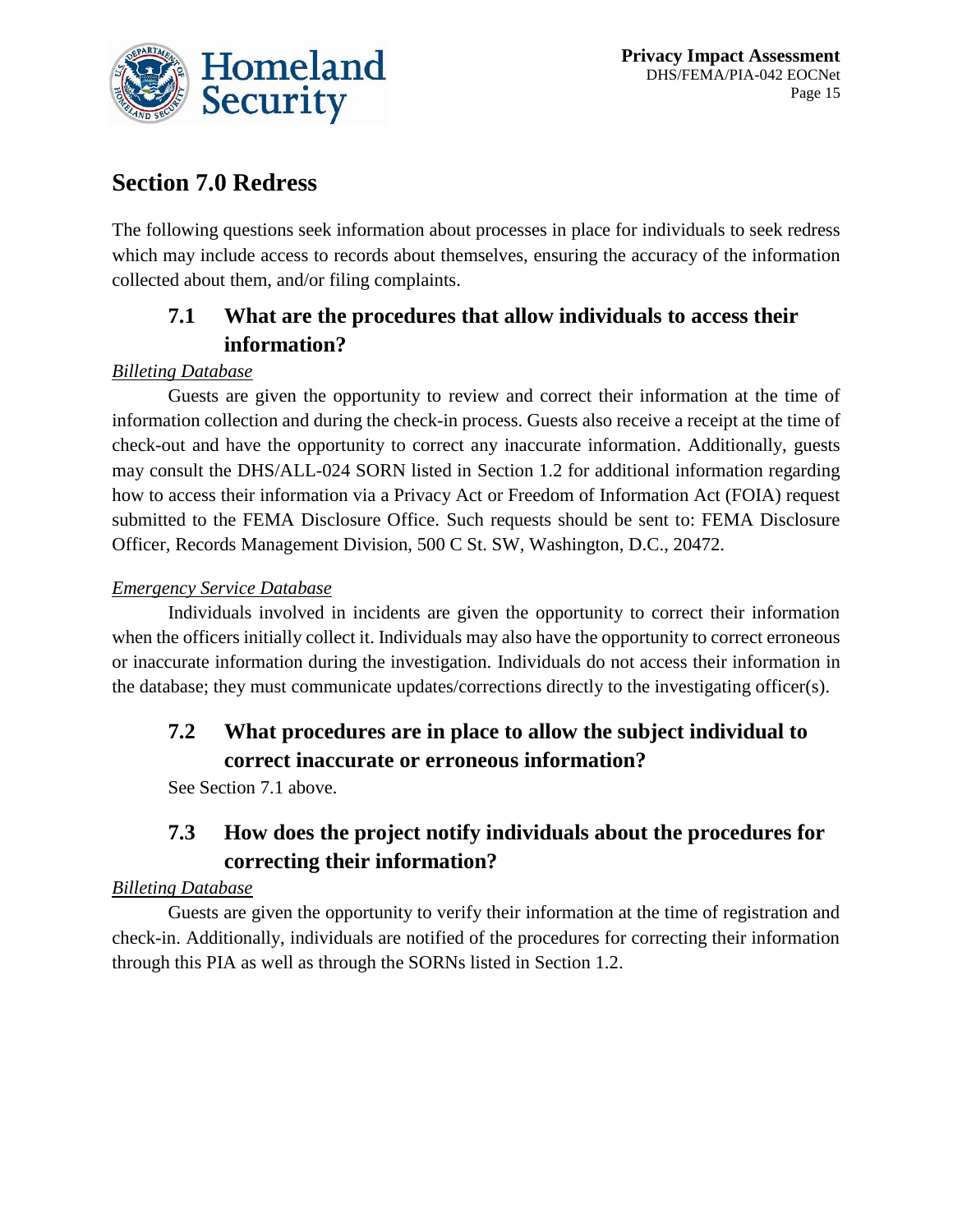

#### *Emergency Service Database*

Individuals are notified of their opportunity to correct their information at the time of collection. No additional notice is provided. The MW Police will correct the information during the course of its investigation when it is informed of inaccurate information.

### **7.4 Privacy Impact Analysis: Related to Redress**

There are no risks associated with redress. Individuals have the opportunity to access and correct their information at any time.

### **Section 8.0 Auditing and Accountability**

The following questions are intended to describe technical and policy based safeguards and security measures.

### **8.1 How does the project ensure that the information is used in accordance with stated practices in this PIA?**

EOCNet uses a separation of access capabilities based on roles and responsibilities. All users receive annual training and receive rules of behavior prior to gaining access to the system.

#### *Billeting Database*

Access to the Billeting Database is restricted to only two individual users that are assigned to the system to perform registration functions. Access to the database can be logged and audited as necessary by reviewing database and operating system event logs containing usernames, times, dates, and database actions. These logs can be searched, filtered, and printed as necessary for audits.

#### *Emergency Service Database*

Access to the Emergency Services Database is limited to only MW Police and employees in the MW Office of Administrative Security assigned to the system. Access to the database can be logged and audited as necessary by reviewing database and system event logs. Logs contain user names, times, dates, and database actions. These logs can be searched, filtered, and printed as necessary for audits.

### **8.2 Describe what privacy training is provided to users either generally or specifically relevant to the project?**

All FEMA employees and contractors are required to complete initial on-boarding and annual privacy awareness and security training.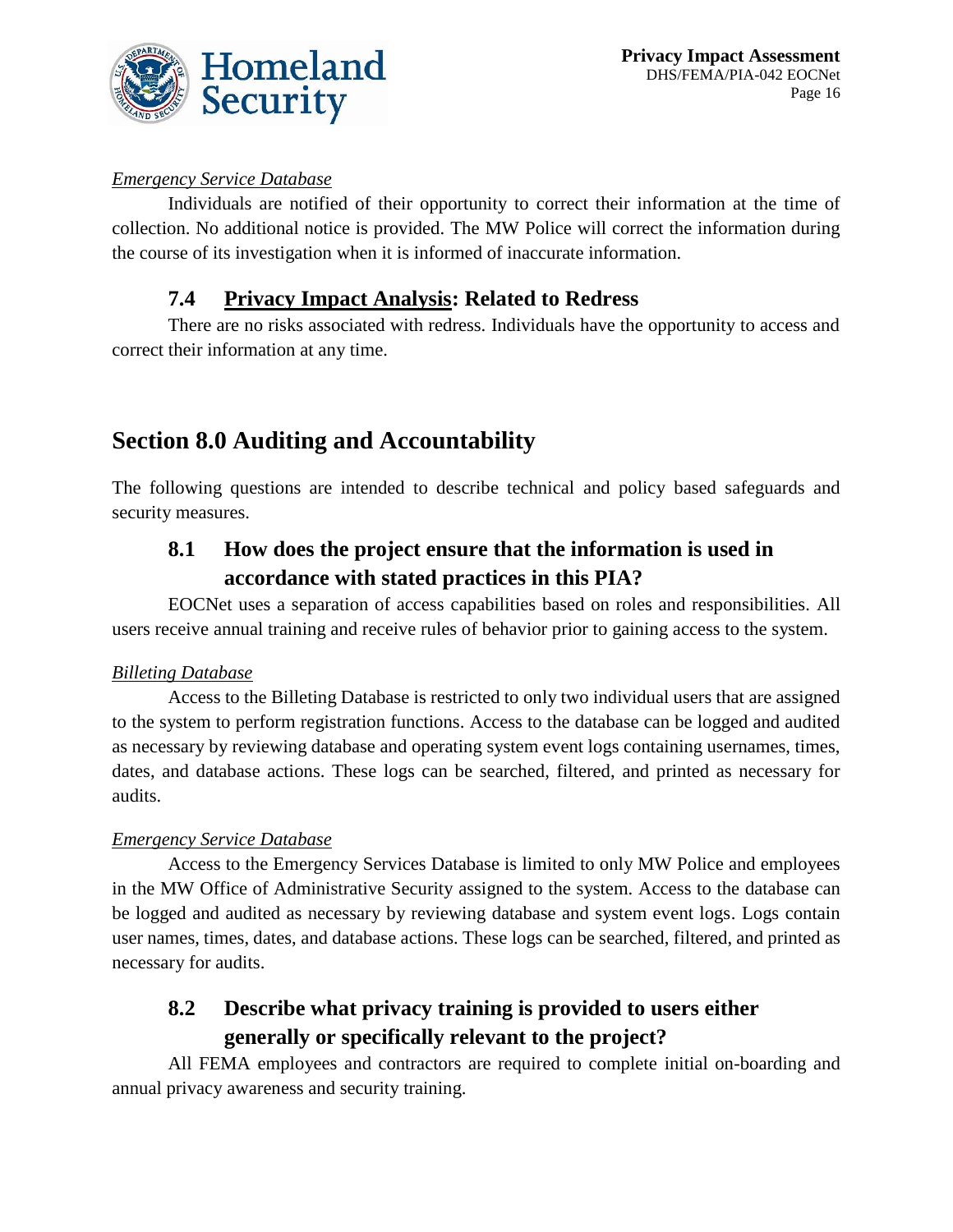

### **8.3 What procedures are in place to determine which users may access the information and how does the project determine who has access?**

#### *Billeting Database*

User access to the billeting database is granted by the database administrator with approval by the Logistics Division Director. Users must first access the FEMA LAN using their two-factor PIV credentials then have another database username/password to access the data.

#### *Emergency Service Database*

User access is granted to the emergency services database by the database administrator with approval by the Chief MWEOC Office of Administrative Security. Access to the database is controlled by Microsoft Active directory permissions and requires PIV credentials.

### **8.4 How does the project review and approve information sharing agreements, MOUs, new uses of the information, new access to the system by organizations within DHS and outside?**

In general, FEMA's process for reviewing and approving new MOUs and Information Sharing Agreements involve FEMA's IT Security Branch, FEMA Privacy Officer, and the Office of Chief Counsel, as well as the appropriate authorities from the other agency or organization to the agreement. FEMA reviews these agreements on an annual basis for appropriate security documents, for new uses of information, and for any newly identified risks. FEMA mitigates any newly identified risks between the partnering agents in accordance with applicable laws.